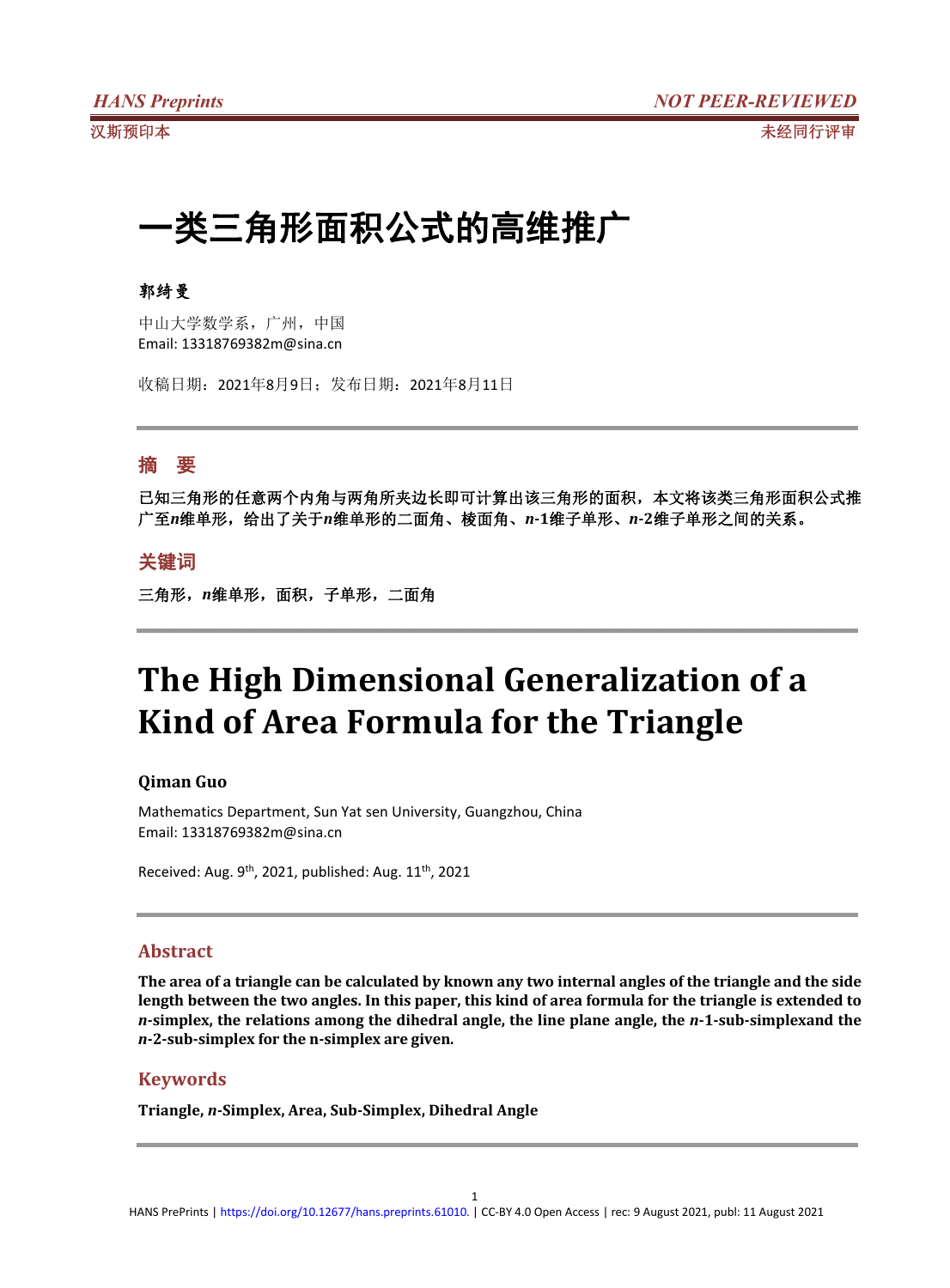#### 汉斯预印本 未经同行评审

### **1.** 引言

例 1 假设三角形 *ABC* 的面积为 *S*,  $\angle A = \theta_1$ ,  $\angle B = \theta_2$ ,  $\angle C = \theta_3$ ,  $AB = a$ ; 则  $(\theta_1 + \theta_2)$  2 cot  $\theta_1$  + cot  $\theta_2$  $\frac{a^2}{2} \cdot \frac{\sin \theta_1 \cdot \sin \theta_2}{\sin \theta_3} = \frac{a^2}{2} \cdot \frac{\sin \theta_1 \cdot \sin \theta_2}{\sin (\theta_1 + \theta_2)} = \frac{a^2}{2} \cdot \frac{1}{\cot \theta_1 + \cot \theta_2}$  $S = \frac{a^2}{2} \cdot \frac{\sin \theta_1 \cdot \sin \theta_2}{\sin \theta_2} = \frac{a^2}{2} \cdot \frac{\sin \theta_1 \cdot \sin \theta_2}{\sin (\theta_1 + \theta_2)} = \frac{a^2}{2} \cdot \frac{1}{\cot \theta_1 + \cot \theta_2}$ 

 $\theta$  2 已知四面体 *ABCD* 六条棱所夹的二面角分别为  $\theta_{AB}$ 、 $\theta_{AC}$ 、 $\theta_{AD}$ 、 $\theta_{BC}$ 、 $\theta_{CD}$ 。三角形 *ABC*、  $ACD$ ,  $BCD$ ,  $ABD$  的面积分别为  $S_0$ ,  $S_1$ ,  $S_2$ ,  $S_3$ , 则:

 $AB^2 \csc^2 \theta_{AB} = (AB \cot \theta_{AB} + AC \cot \theta_{AC} + BC \cot \theta_{BC}) (AB \cot \theta_{AB} + AD \cot \theta_{AD} + BD \cot \theta_{BD})$ ;

 $AB \csc \theta_{AB} + CD \csc \theta_{CD} \le AB \cot \theta_{AB} + AC \cot \theta_{AC} + AD \cot \theta_{AD} + BC \cot \theta_{BC} + BD \cot \theta_{BD} + CD \cot \theta_{CD}$ 

上面不等式中的等号成立当且仅当  $S_1 = S_2$ 且 $S_2 = S_3$ ;

 $\cos\theta_{AB} + AC \csc\theta_{AC} + AD \csc\theta_{AD} + BC \csc\theta_{BC} + BD \csc\theta_{BD} + CD \csc\theta_{CD}$ 

AB csc  $\theta_{AB}$  + AC csc  $\theta_{AC}$  + AD csc  $\theta_{AD}$  + BC csc  $\theta_{BC}$  + BD csc  $\theta_{BD}$  + CD csc  $\theta_{CD}$ <br>  $\leq 3(AB \cot \theta_{AB} + AC \cot \theta_{AC} + AD \cot \theta_{AD} + BC \cot \theta_{BC} + BD \cot \theta_{BD} + CD \cot \theta_{CD})$ 

上面不等式中的等号成立当且仅当四面体 *ABCD* 为等面四面体。

本文通过将例 1 推广至 *n* 维单形,进而给出例 2 在 *n* 维单形上的广义形式并从中得出例 2。下面先 介绍几个引理:

**引理1** 在 *n* 维单形 *A*<sub>0</sub>*A*<sub>1</sub>A<sub>2</sub> ··· A<sub>2</sub> 中, 顶点 A<sub>1</sub> 所对的 *n* −1维侧面及其体积为 S<sub>2</sub>, 0 ≤ *i* ≤ *n*, *n* ≥ 3 。 S<sub>2</sub> 与  $S$ , 所夹的二面角为 $\theta_i$ , 0≤*i* < *j* ≤ *n* 。则

$$
S_0 = \sum_{i=1}^n S_i \cos \theta_{0i} \quad [1]
$$

引理 2 设 *n* 维单形 *A*<sub>0</sub>*A*<sub>1</sub>A<sub>2</sub> ··· A<sub>n</sub> 的体积为 *V*, 顶点 A<sub>i</sub> 所对的 *n*-1维侧面及其体积为 *S*<sub>i</sub>, 0≤*i* ≤ *n*,  $n \geq 3$  。 *S* 与 *S* , 所夹的二面角为  $\theta_i$  , S , 与 *S* , 所交的  $n-2$  维单形及其体积为  $f_i$  , 0 ≤  $i$  <  $j$  ≤  $n$  。则

$$
V = \frac{n-1}{n} \cdot \frac{S_i S_j}{f_{ij}} \cdot \sin \theta_{ij} \quad [2]
$$

引理 3 在 *n* 维单形  $A_0A_1A_2...A_n$  中, 顶点  $A_i$  所对的 *n*−1 维侧面及其体积为  $S_i$ , 0 ≤ *i* ≤ *n*, n ≥ 3 。用  $\langle A_iA_j, S_i \rangle$ 、 $\langle A_iA_j, S_j \rangle$ 表示线段 $A_iA_j$ 分别与 $S_i$ 、 $S_j$ 所夹的棱面角,  $0 \le i < j \le n$ 。则

$$
\frac{S_i}{S_j} = \frac{\csc \langle A_i A_j, S_i \rangle}{\csc \langle A_i A_j, S_j \rangle} \circ
$$

引理 3 的证明: 设 n 维单形  $A_0A_1A_2\cdots A_n$  的体积为  $V$ , 根据棱面角的性质有

$$
V = \frac{S_i \cdot A_i A_j \cdot \sin \left\langle A_i A_j, S_i \right\rangle}{n} = \frac{S_j \cdot A_i A_j \cdot \sin \left\langle A_i A_j, S_j \right\rangle}{n}.
$$

化简即得

$$
\frac{S_i}{S_j} = \frac{\sin \left\langle A_i A_j, S_j \right\rangle}{\sin \left\langle A_i A_j, S_i \right\rangle} = \frac{\csc \left\langle A_i A_j, S_i \right\rangle}{\csc \left\langle A_i A_j, S_j \right\rangle}.
$$

### **2.** 预备知识

定理 1 在 *n* 维单形  $A_0A_1A_2\cdots A_n$  中, 顶点  $A_i$  所对的 *n*−1 维侧面及其体积为  $S_i$ , 0 ≤  $i$  ≤  $n$ , n ≥ 3 。  $S_i$  与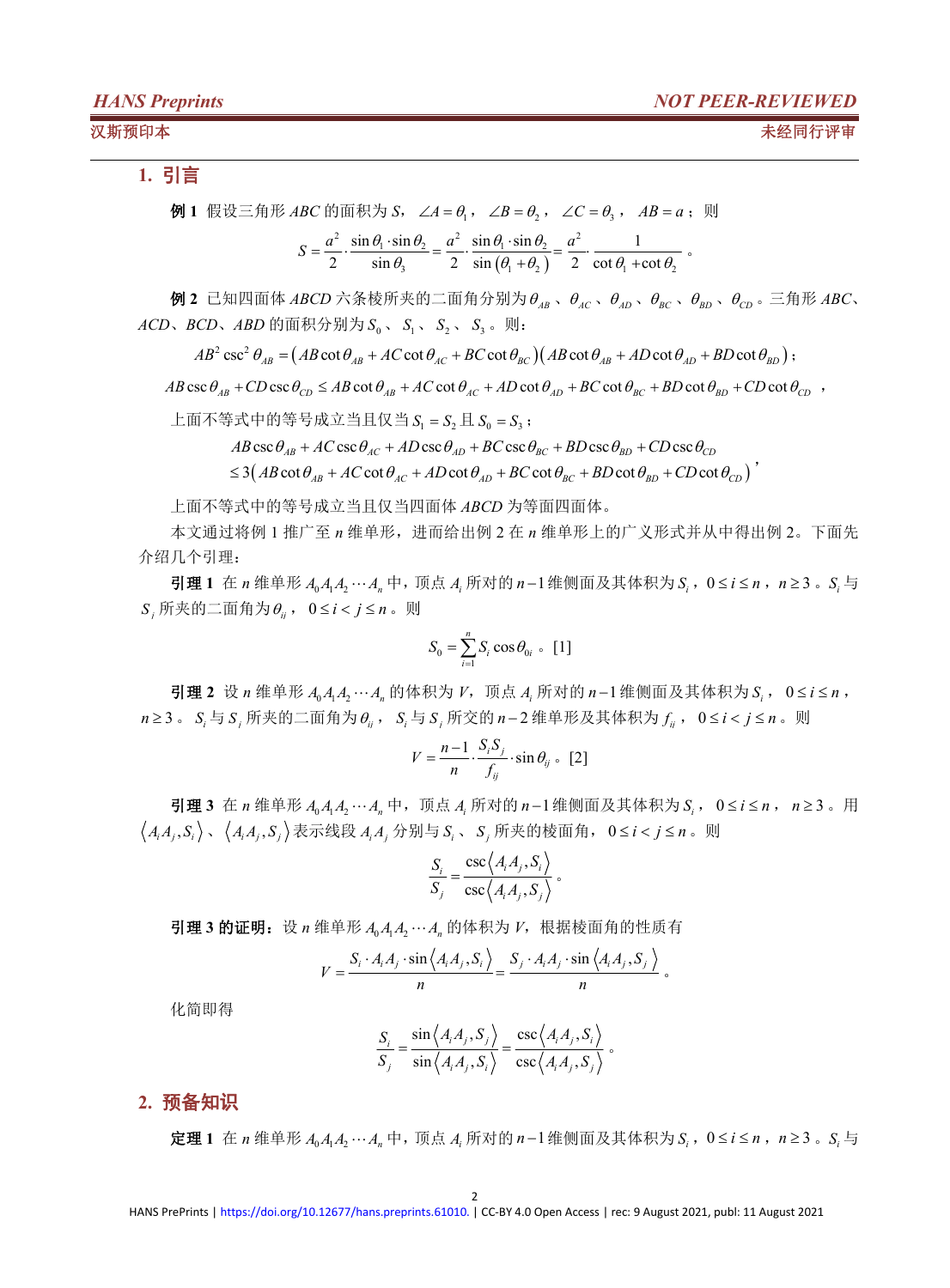$\overline{\phantom{a}}$ 

*S*<sub>*i*</sub> 所夹的二面角为 $\theta_i$ ,  $S_i$ 与 $S_j$  所交的 *n*−2 维单形及其体积为 $f_i$ , 0≤ $i$ < $j$ ≤n 。设 *n* 维单形  $A_0A_1A_2\cdots A_n$ 的体积为 *V*,则

$$
V = \frac{n-1}{n} \cdot \frac{S_0^2}{\sum_{i=1}^n f_{0i} \cot \theta_{0i}} \, .
$$

定理1的证明: 在  $S_i$ 中, 过  $A_0$ 作垂直于  $f_{0i}$  所在的  $n-2$  维超平面的高, 记作  $h_i$ , 1≤ i≤  $n$ 。再设在  $n$ 维单形  $A_0A_1A_2\cdots A_n$  中垂直于底面  $S_0$  的高为  $h$ 。则有

 $h = h_i \sin \theta_{0i}$ ;

又由引理 1 有

$$
S_0 = \sum_{i=1}^n S_i \cos \theta_{0i} = \frac{1}{n-1} \sum_{i=1}^n f_{0i} h_i \cos \theta_{0i} = \frac{h}{n-1} \sum_{i=1}^n f_{0i} \cot \theta_{0i} ,
$$

即 医阿尔伯氏试验检尿道 医心包 医心包 医心包 医心包 医心包 医心包的 医心包的

$$
h = \frac{(n-1)S_0}{\sum_{i=1}^n f_{0i} \cot \theta_{0i}} \circ
$$

因此

$$
V = \frac{S_0 h}{n} = \frac{n-1}{n} \cdot \frac{S_0^2}{\sum_{i=1}^n f_{0i} \cot \theta_{0i}}.
$$

#### **3.** 主要结论

定理 2 在 *n* 维单形  $A_0A_1A_2\cdots A_n$  中, 顶点  $A_i$  所对的 *n*−1 维侧面及其体积为  $S_i$ , 0 ≤ *i* ≤ *n*, *n* ≥ 3 。  $S_i$  与  $S_i$ 所夹的二面角为 $\theta_i$ ,  $S_i$ 与 $S_j$ 所交的 n-2维单形及其体积为 $f_i$ , 用 $\langle A_i A_i, S_i \rangle \cdot \langle A_i A_i, S_j \rangle$ 表示线段 $A_i A_j$ 分别与  $S_i$ 、  $S_i$  所夹的棱面角,  $0 \le i < j \le n$ 。则

$$
\frac{S_i}{S_0} = \frac{\csc \langle A_0 A_i, S_i \rangle}{\csc \langle A_0 A_i, S_0 \rangle} = \frac{f_{0i} \csc \theta_{0i}}{\sum_{i=1}^n f_{0i} \cot \theta_{0i}}, \quad 1 \le i \le n ;
$$
\n
$$
f_{0n}^2 \csc^2 \theta_{0n} = \left( \sum_{i=1}^n f_{0i} \cot \theta_{0i} \right) \left( \sum_{i=0}^{n-1} f_{in} \cot \theta_{in} \right);
$$
\n
$$
\sum_{0 \le i < j \le n} f_{ij} \csc \theta_{ij} \le n \sum_{0 \le i < j \le n} f_{ij} \cot \theta_{ij},
$$

上面不等式中等号成立的充要条件为 $S_0 = S_1 = S_2 = \cdots = S_n$ 。 定理 **2** 的证明:设 *n* 维单形 *A*0*A*1*A*<sup>2</sup> *A<sup>n</sup>* 的体积为 *V*,由定理 1 和引理 2 有

$$
V = \frac{n-1}{n} \cdot \frac{S_0^2}{\sum_{i=1}^n f_{0i} \cot \theta_{0i}} = \frac{n-1}{n} \cdot \frac{S_0 S_i}{f_{0i}} \cdot \sin \theta_{0i} , \quad 1 \le i \le n \; .
$$

对上式进行整理并代入引理 3 可得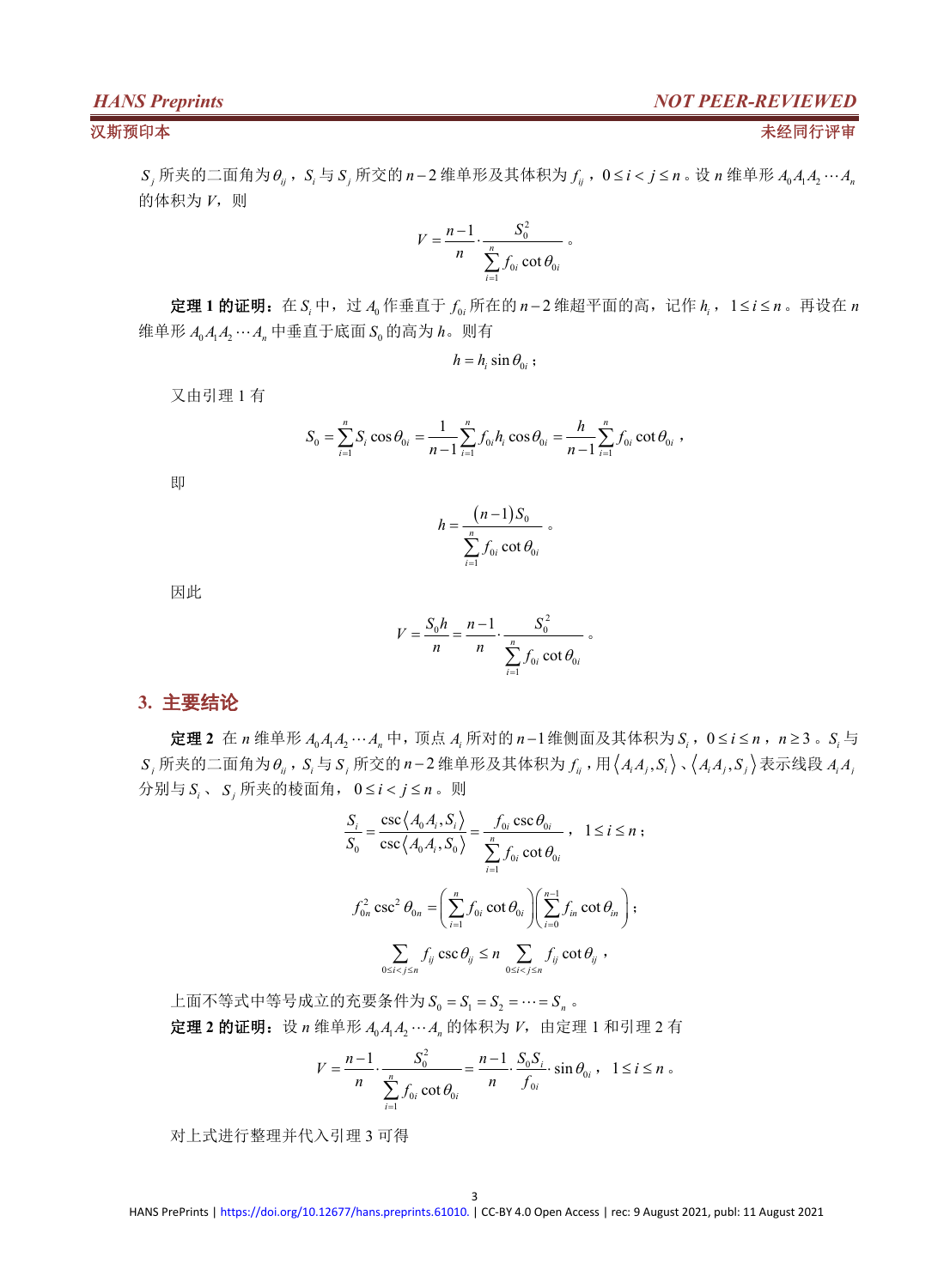### *HANS Preprints NOT PEER-REVIEWED*

#### 汉斯预印本 未经同行评审

$$
\frac{S_i}{S_0} = \frac{\csc \langle A_0 A_i, S_i \rangle}{\csc \langle A_0 A_i, S_0 \rangle} = \frac{f_\alpha}{\sin \theta_{0i} \cdot \sum_{i=1}^n f_{0i} \cot \theta_{0i}} = \frac{f_\alpha \csc \theta_{0i}}{\sum_{i=1}^n f_{0i} \cot \theta_{0i}}, \quad 1 \le i \le n
$$

再由上式可知

$$
\frac{S_n}{S_0} = \frac{\csc \langle A_0 A_n, S_n \rangle}{\csc \langle A_0 A_n, S_0 \rangle} = \frac{f_{0n} \csc \theta_{0n}}{\sum_{i=1}^n f_{0i} \cot \theta_{0i}},
$$

同理 しょうしょう しゅうしょう しゅうしょく

$$
\frac{S_0}{S_n} = \frac{\csc \langle A_0 A_n, S_0 \rangle}{\csc \langle A_0 A_n, S_n \rangle} = \frac{f_{0n} \csc \theta_{0n}}{\sum_{i=0}^{n-1} f_{in} \cot \theta_{in}};
$$

将上面两式对应相乘并整理即得

$$
f_{0n}^2 \csc^2 \theta_{0n} = \left(\sum_{i=1}^n f_{0i} \cot \theta_{0i}\right) \left(\sum_{i=0}^{n-1} f_{in} \cot \theta_{in}\right).
$$

对上式左右两边开平方并运用均值不等式可得

$$
f_{0n} \csc \theta_{0n} = \sqrt{\left(\sum_{i=1}^{n} f_{0i} \cot \theta_{0i}\right) \left(\sum_{i=0}^{n-1} f_{in} \cot \theta_{in}\right)} \le \frac{1}{2} \sum_{i=1}^{n-1} (f_{0i} \cot \theta_{0i} + f_{in} \cot \theta_{in}) + f_{0n} \cot \theta_{0n} .
$$
 (1)

不等式(1)中等号成立的充要条件为

$$
\sum_{i=1}^{n} f_{0i} \cot \theta_{0i} = \sum_{i=0}^{n-1} f_{in} \cot \theta_{in} \circ
$$

又由定理 1 知

$$
\sum_{i=1}^n f_{0i} \cot \theta_{0i} = \frac{n-1}{n} \cdot \frac{S_0^2}{V} , \quad \sum_{i=0}^{n-1} f_{in} \cot \theta_{in} = \frac{n-1}{n} \cdot \frac{S_n^2}{V} ,
$$

故不等式 $(1)$ 中等号成立的充要条件为 $S_0 = S_n$ 。

同理, 在 *n* 维单形 *A*<sub>0</sub>*A*<sub>1</sub>*A*<sub>2</sub> … *A*<sub>n</sub> 中, 类似(1)的不等式共有  $\frac{n(n+1)}{2}$ 个, 将这  $\frac{n(n+1)}{2}$ 个不等式左右两 2 2  $2$ n(n+1) 个, 将这 n(n+1) 个不等式左右两 2  $\cdots$   $\cdots$ *<sup>n</sup> <sup>n</sup>* 个不等式左右两 边分别相加即得

$$
\sum_{0 \le i < j \le n} f_{ij} \csc \theta_{ij} \le n \sum_{0 \le i < j \le n} f_{ij} \cot \theta_{ij} ,
$$

上面不等式中等号成立的充要条件为 $S_0 = S_1 = S_2 = \cdots = S_n$ 。 综上,命题得证。

根据定理 2, 只需令  $n = 3$  且

$$
f_{01} = AC
$$
,  $f_{02} = BC$ ,  $f_{03} = AB$ ,  $f_{12} = CD$ ,  $f_{13} = AD$ ,  $f_{23} = BD$ ,  
\n $\theta_{01} = \theta_{AC}$ ,  $\theta_{02} = \theta_{BC}$ ,  $\theta_{03} = \theta_{AB}$ ,  $\theta_{12} = \theta_{CD}$ ,  $\theta_{13} = \theta_{AD}$ ,  $\theta_{23} = \theta_{BD}$ ,

即可证得引言中的例 2。

**定理 3** 在 *n* 维单形  $A_0A_1A_2\cdots A_n$  中, 顶点  $A_i$  所对的 *n*−1 维侧面及其体积为  $S_i$ , 0 ≤ *i* ≤ *n*, *n* ≥ 3 。  $S_i$  与  $S_i$ 所夹的二面角为 $\theta_i$ ,用 $\langle A_iA_j, S_i \rangle$ , $\langle A_iA_j, S_j \rangle$ 表示线段 $A_iA_j$ 分别与 $S_i$ ,  $S_j$ 所夹的棱面角,  $0 \le i < j \le n$ . 则